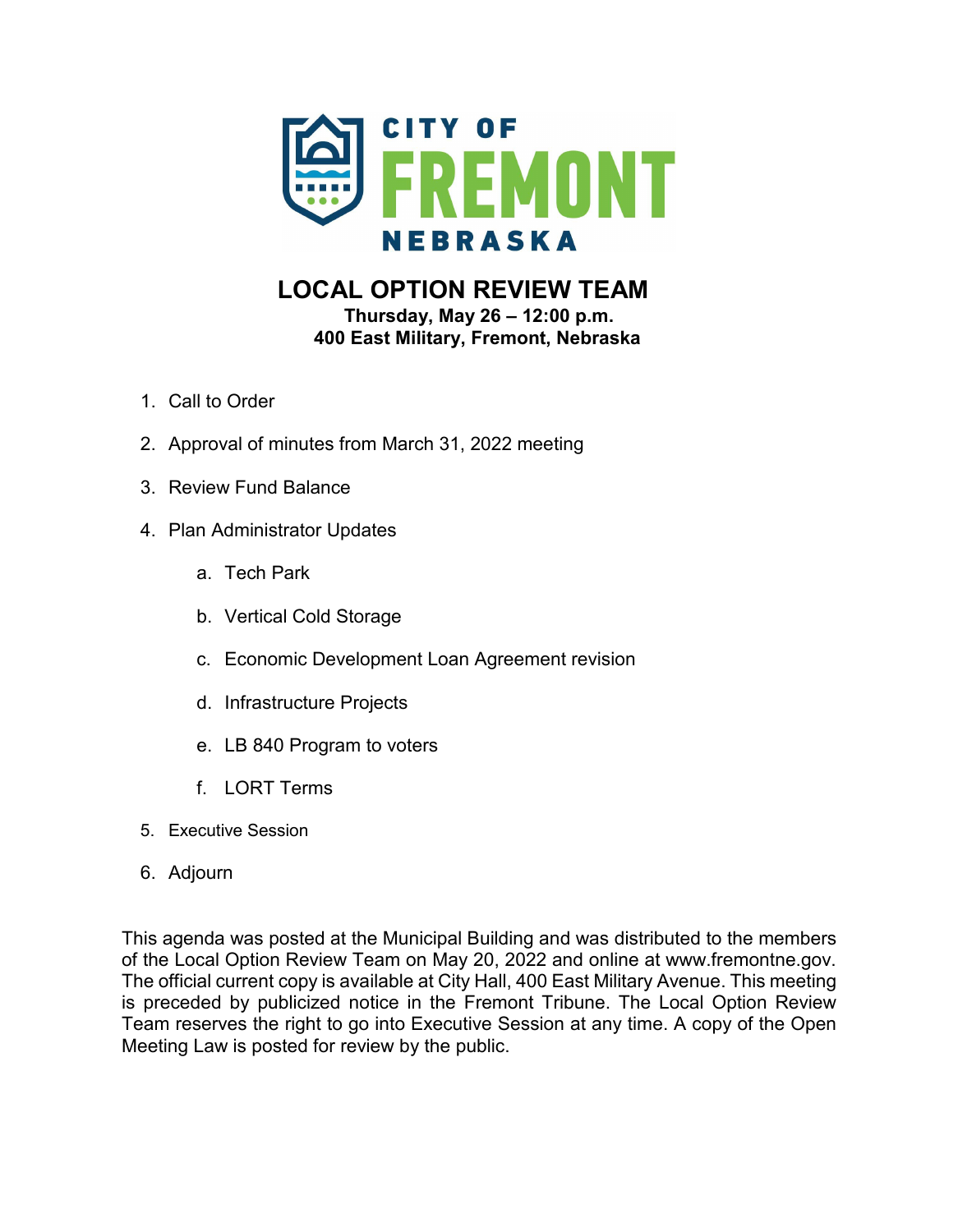### **CITY OF FREMONT LOCAL OPTION REVIEW TEAM March 31, 2022 – 12:00 p.m.**

A meeting of the Local Option Review Team was held on March 31, 2022 at 12:00 p.m. at 400 East Military Avenue, Fremont, Nebraska. The meeting was preceded by publicized notice in the Fremont Tribune and the agenda displayed in the Municipal Building. The meeting was open to the public. A continually current copy of the agenda was available for public inspection at the office of the City Administrator, 400 East Military Avenue. The agenda was distributed to the Local Option Review Team on March 25, 2022 and posted, along with the supporting documents on the City's website. A copy of the open meeting law is posted continually for public inspection.

## **ROLL CALL**

Roll call showed Members Jensen, Horeis, Mueller and Meister present. George attended after roll call. Gibson and Olive absent. 5 present, 2 absent. Others in attendance included Jody Sanders, Interim City Administrator and Director of Finance and Angie Olson, Plan Administrator.

#### **APPROVAL OF MINUTES FROM FEBRUARY 22, 2022 MEETING.**

Moved by Member Jensen and seconded by Member Mueller to approve the minutes of the February 22, 2022 meeting. Ayes: Meister, Mueller, Jensen, Horeis. Motion carried 4-0.

#### **REVIEW FUND BALANCE.**

Olson gave overview. No motion received.

#### **PLAN ADMINISTRATOR UPDATES.**

Olson gave overview on Tech Park, Vertical Cold Storage, Letter of Intent, Executive Session, the LB840 Plan, status of the plan and plan process.

#### **ADJOURNMENT**

Moved by Member Mueller and seconded by Member Meister to adjourn at 12:42 p.m. Ayes: Horeis, Jensen, Meister, Mueller, George. Motion carried 5-0.